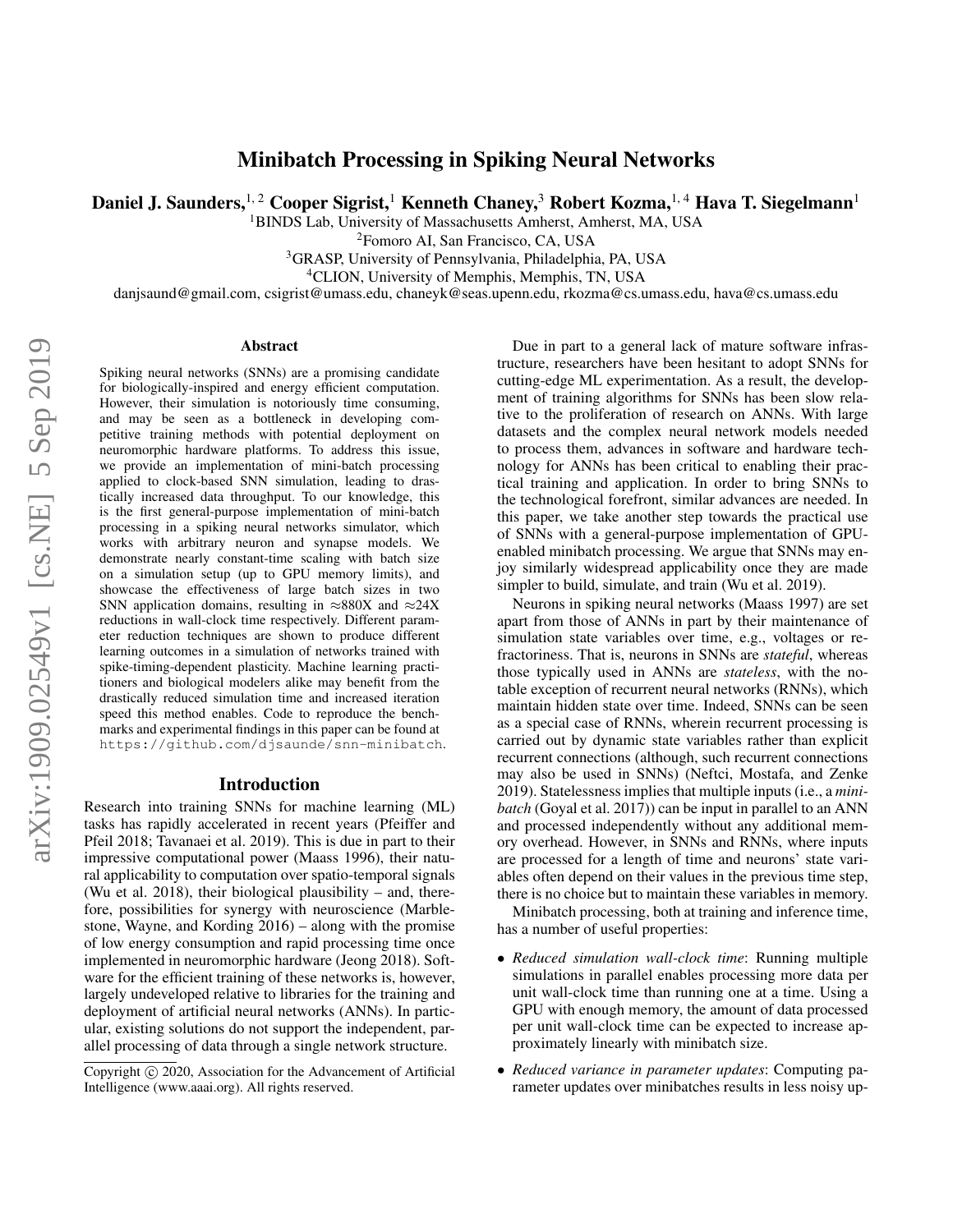dates than those computed from single examples. This reduces the effect that outliers have on parameter updates. On the other hand, for optimization purposes, the noise resulting from small minibatch sizes may help move a model out of local minima (Bottou 2010).

• *Improved generalization*: There is good reason to believe that, in the small-minibatch regime, stochastic gradient descent (SGD) improves the generalization performance of ANNs (Poggio et al. 2018). It may be described intuitively as a "bagging" procedure (Breiman 1996), where, by computing parameter updates based on a minibatch of examples, we enforce changes that generalize across across minibatches.

While mainly useful for machine learning experimentation, researchers working in biological modeling may also benefit from batched simulation. There is no clear analogue of minibatch processing in neural circuits: although the brain is a highly parallel computing device, neural circuits must process their inputs one at a time. However, the technique is not meant to mimic biological phenomena, but rather to increase computational efficiency. To that end, experimenters can use minibatch processing to simulate multiple, independent trials in order to take trial averages, gather data, or calibrate parameter settings more quickly.

In this paper, we describe a general-purpose implementation of minibatch processing in SNNs. To our knowledge, it is the first of its kind, although minibatching in restricted situations has been discussed in prior work. We supplement this description with a concrete implementation in BindsNET, an open source SNN simulation library (Hazan et al. 2018). Written in the Python programming language on top of the PyTorch deep learning framework (Paszke et al. 2017), BindsNET was built with ease of prototyping and machine learning applications in mind. There is support for processing on CPUs and GPUs, where on the latter, users may see significant speed improvements due to the use of minibatch processing. We also provide experiments which showcase the multifaceted benefits of using minibatch processing in SNNs, and discuss the use different batch-wise parameter reduction techniques in the online learning setting.

GPUs are well-suited to parallelizing many of the mathematical operations needed to simulate spiking networks in BindsNET, e.g., the matrix multiplication used to compute the current incident to post-synaptic neurons based on synapse weights and pre-synaptic spiking activity. In general, operations where a single instruction can be applied to many data can easily be mapped to GPUs and parallelized to a large degree.

### Related Work

### Minibatch processing

To our knowledge, ours is the first general-purpose implementation of minibatch processing in SNN simulation. Moreover, it is the first to be implemented in an SNN simulation library, and, importantly, works with all available neuron and synapse types and training methodologies. Perhaps

the closest to our work is the implementation in NengoDL (Rasmussen 2018), which does not support minibatch processing with *online learning* rules, i.e., those which compute updates to parameters concurrently with data processing, a key feature of spiking neural networks.

The idea of processing with batches of data for the purpose of training statistical or machine learning models is not a new one (Bertsekas 1996). Indeed, in the original formulation of gradient descent, updates to fitted parameters are computed over the entire training dataset. With increasingly large datasets and limitations on memory, this approach is not always feasible, and so computing stochastic updates over randomly sampled batches of data has become standard practice. Indeed, it has even been argued that small batch sizes are desirable in some cases, where it can improve the stability of training and decrease generalization error on the test data (Masters and Luschi 2018).

Several prior works have incorporated bespoke implementations of minibatch processing for restricted types of SNNs. (Ferr, Mamalet, and Thorpe 2018) describe a binary STDP rule that allows for processing minibatches of data, although it only considers the precise timing of neurons' first spikes, and it involves approximating spiking neurons as rectified linear units (ReLUs). (O'Connor and Welling 2016) describe an unusual spiking neural network model that allows both positively and negatively signed "spikes" and derive approximations to the back-propagation algorithm, claiming "...in principle it is possible to do minibatch training", although their experiments involve one-byone processing of data points. (Lee et al. 2018) pre-train a convolutional SNN layer-wise with STDP, and fine-tune the network's weights for a downstream classification task with back-propagation on low-pass filtered spike trains. The networks are trained with minibatch updates, but it is unclear whether they are computed in parallel, or are instead computed serially and later averaged to produce a minibatch update. (Zenke and Ganguli 2018) implement a three-factor learning rule for learning precise spatiotemporal spike patterns which is computed over minibatches of data. (Comsa et al. 2019) implement minibatched exact back-propagation for training spike times and synapse weights in a network of spiking neurons that emit single spikes.

Other authors have approximated spiking neurons by smoothing their activation function, so as to incorporate them into ANNs to be trained with the back-propagation algorithm (Hunsberger and Eliasmith 2016; Huh and Sejnowski 2018). Here, minibatch processing is obtained for free as a result of the smooth approximations used. However, it is difficult to describe the neurons in these networks as "spiking", in the sense that they do not fire all-or-nothing pulses in the event of a voltage threshold crossing.

#### SNN training methodologies

Due to their power efficiency and event-based operation, research into methods for training SNNs for machine learning tasks has accelerated. Their non-differentiability, due to the all-or-nothing, discontinuous nature of spiking neurons, has made it impossible to train them with the popular back-propagation algorithm. To deal with this, several gen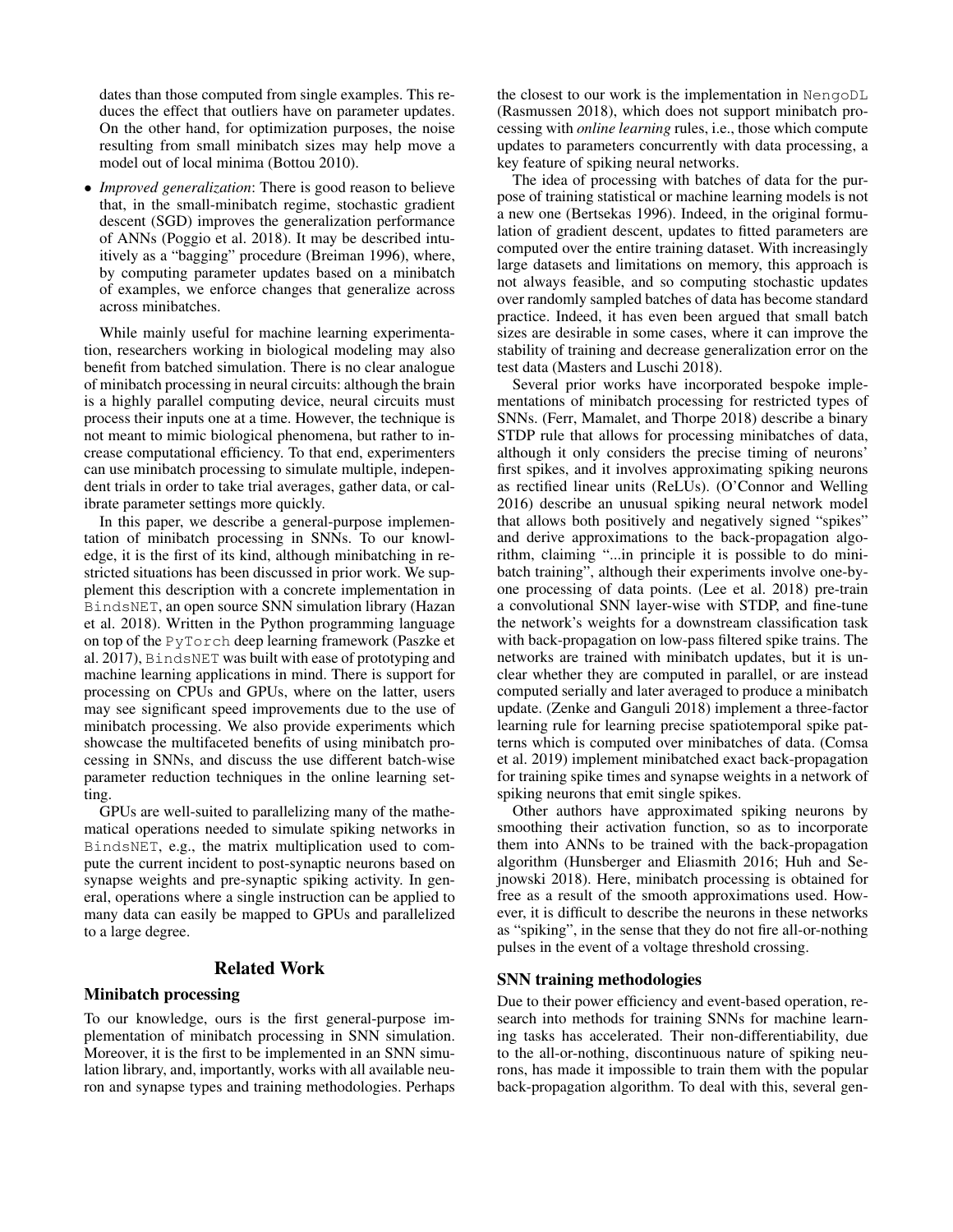eral training approaches have been developed for SNNs, to all of which minibatch processing is applicable. We review a number of the most well-known approaches:

- Local learning rules: Local learning rules (Linsker 1992; Zappacosta et al. 2018), such as Hebbian learning (Hebb 1949) and spike-timing-dependent plasticity (STDP) (Markram et al. 1997; Bi and Poo 1998), operate by updating synaptic strengths as a function of pre- and post-synaptic neural activity and possibly a third, global factor such as dopamine or other neuromodulators (Frmaux and Gerstner 2016). In the context of minibatch processing, updates to synapses can be reduced across the minibatch dimension, effectively increasing the speed of learning and possibly decreasing the step-by-step variability of weight changes.
- Rate-based gradient methods: In this setting, the temporal aspects of spikes are ignored, and firing rates are considered in lieu of precise spike timing or ordering. Firing rates are often continuous with respect to neuronal inputs, and can therefore be used in back-propagation calculations (Hunsberger and Eliasmith 2016; O'Connor and Welling 2016; Stromatias et al. 2017).
- Surrogate gradient methods: These methods provide an approach for overcoming the difficulties associated with the spiking discontinuity by providing an approximating surrogate gradient for the neuron's spiking nonlinearity (Zenke and Ganguli 2018; Wu et al. 2018; Shrestha and Orchard 2018; Neftci, Mostafa, and Zenke 2019). Networks are then trained with gradient descent. One such work argues that their derived rule could be used in minibatch updates (Zenke and Ganguli 2018).
- Differentiable approximations: Several prior works (Hunsberger and Eliasmith 2016; Huh and Sejnowski 2018) have devised differentiable approximations to spiking neuron models and incorporated them into artificial neural networks. These networks may be trained with minibatch updates, as they ignore the temporal dynamics of spiking neurons (Hunsberger and Eliasmith 2016), or incorporate them into recurrent ANNs (Huh and Sejnowski 2018).
- ANN to SNN conversion: A recent thread of research into deploying spiking neural networks on neuromorphic hardware involves the conversion of trained ANNs to SNNs with little or no loss in performance on classification (Diehl et al. 2015; Rueckauer et al. 2017; Rueckauer and Liu 2018; Sengupta et al. 2019; Zhang et al. 2019) and reinforcement learning (Patel et al. 2019) tasks. ANNs are trained with a variant of minibatch gradient descent, but, once converted to SNNs, these works do not apply minibatch processing. See Table 1 for a comparison of error rates between ANNs and their converted SNN counterparts, demonstrating that, in principle, SNNs may perform just as well on complex classification tasks as ANNs can.

Table 1: Comparison of ANN and converted SNN error rates on popular computer vision benchmarks. All results are taken from (Rueckauer and Liu 2018), which reports the lowest conversion error rates across all datasets to date.

| <b>Dataset</b>                | ANN error $ $ SNN error |         |
|-------------------------------|-------------------------|---------|
| MNIST (LeCun and Cortes 2010) | $0.56\%$                | 0.56%   |
| CIFAR-10 (Krizhevsky 2009)    | 8.09%                   | 9.15%   |
| ImageNet (Deng et al. 2009)   | 23.88%                  | 25.40\% |

## Implementation

Since certain neuron and synapse models in SNNs maintain various stateful quantities during simulation, for a minibatch size  $B$ , our implementation duplicates these variables B times at the start of a simulation. During simulation, these time-sensitive variables evolve independently across the batch dimension. Quantities that are not stateful are not duplicated, such as rest and reset voltages, fixed thresholds, voltage decay rates, etc. Adaptive parameters such as connection weights (synaptic strengths) and adaptive voltage thresholds are updated during simulation, but there is only one copy of each of these parameters; updates to them are aggregated across the batch dimension via averaging, summation, or possibly many other reductions, which we will later discuss.

### Dynamic minibatch size

Adaptive minibatch sizes are supported. Changes in minibatch size may occur when moving from training to inference; e.g., large amounts of training data may be bundled into minibatches to expedite training, whereas at inference time, queries to the trained SNN may occur one at a time as needed. It may also change when the size of a dataset is not evenly divisible by the minibatch size, and so the last batch of examples will be smaller than the rest. Adaptive minibatch size is implemented by checking the batch size of an input against the expected batch size; if it is different, state variables are re-initialized to match it, and simulation proceeds as normal.

### Episodic vs. continuing simulation

Implicit in our discussion thus far is a reliance on episodic, trial-based experimentation. Between trials (processing a minibatch of size B for time T), time-sensitive neuronal state variables must be reset to common values; otherwise, we are not performing  $B$  independent simulations with the same initial conditions. This setup is well suited to many machine learning tasks: unsupervised, supervised, and episodic reinforcement learning proceed on a example-by-example or episode-by-episode basis.

However, if the user is comfortable with relaxing the assumption of identical initial conditions, continuing simulations may be used, where input data may change over time without requiring the re-initialization of state variables. This is well-suited for cases where said state variables are relatively transitory, and when their initial conditions dont have a strong effect on the measured simulation outcomes. For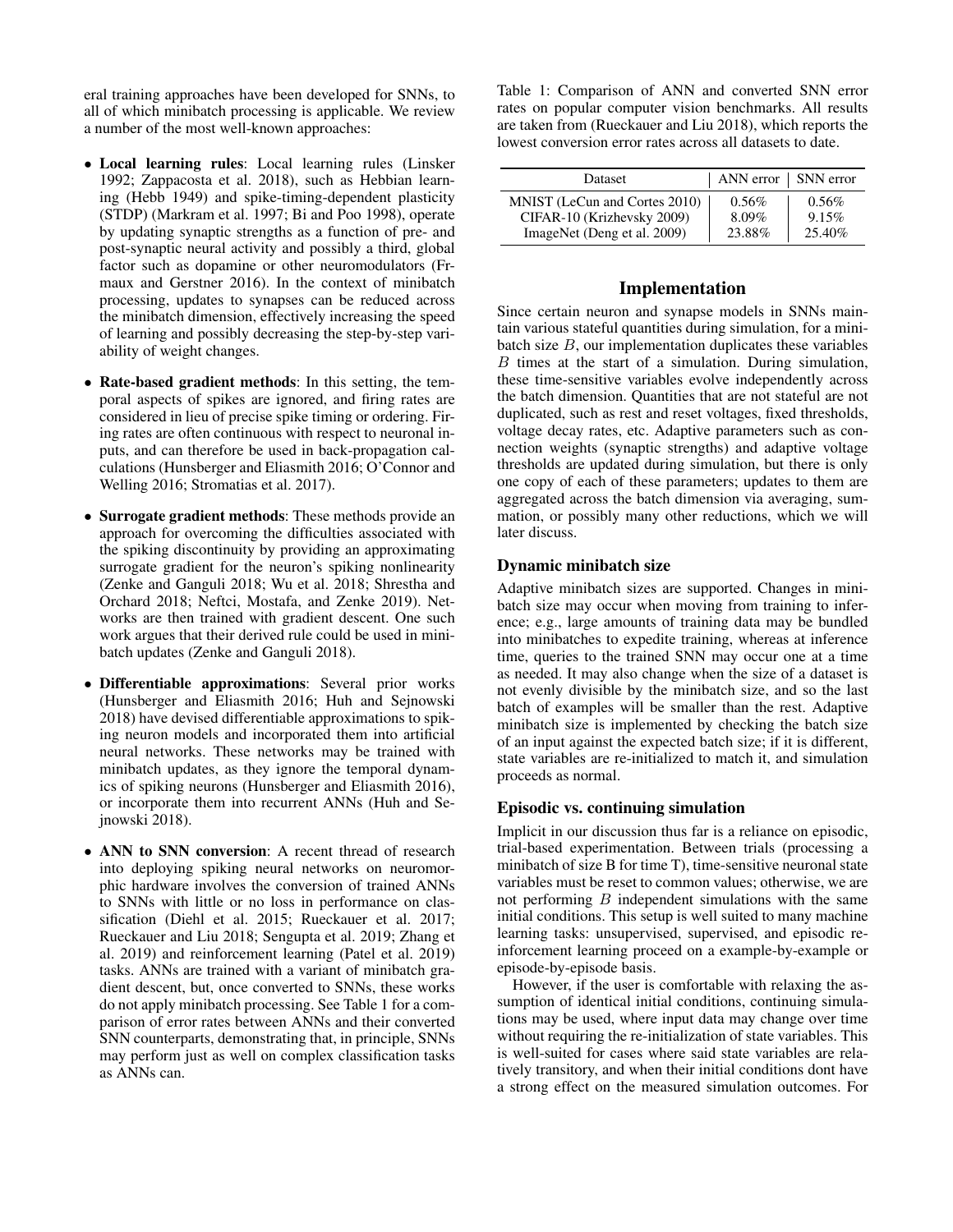example, after a short simulation time, neuron voltages may change quite rapidly, and it is difficult to guess at their initial values. Continuing simulation may be used for batched continuing reinforcement learning, or for SNN simulations which have no natural notion of "resetting".

### Reduction methods

It is common practice to average updates to an ANN's parameters over the batch dimension. Every neuron in an ANN participates during the network's forward pass, and averaging the weight updates over the batch dimension results in an unbiased estimate of its derivative with respect to the loss function. The neurons of spiking neural networks, on the other hand, output non-zero values (spikes) relatively sparsely in time, which often trigger parameter updates that have no bearing on a global loss function. Therefore, averaging parameter updates over the batch dimension may result in overly conservative parameter updates and slow learning due to the presence of many zero values in the average, and which can be avoided when not training with gradient descent.

For this reason, our implementation supports arbitrary reduction methods, namely, those that process PyTorch tensors and may be used to reduce the minibatch dimension. Custom reduction methods may be written by users as long as they support this simple API. By default, parameter updates are averaged over the batch dimension. As we will discuss, different applications may benefit from using different reduction methods.

### **Complexity**

Duplicating stateful variables across the batch dimension may quickly consume memory. For per-neuron variables (e.g., membrane voltage), assuming a minibatch size of B and a neuron population of size  $N$ ,  $\mathcal{O}(BN)$  memory is required. For per-synapse variables (e.g., synapse conductances), assuming pre- and post-synaptic neuron populations of size Npre and N<sub>post</sub>, respectively,  $O(BN<sub>pre</sub>N<sub>post</sub>)$  is needed. Multiple stateful variables per network component may need to be extended across the batch dimension, the number of which generally increases with the complexity of the neuron or synapse model. Users must be wary of setting batch sizes such that the total memory usage is greater than what is available, so as to prevent frequent swapping of tensors in and out of memory or triggering out-of-memory errors. As a result, in comparison with ANNs, minibatch processing in SNNs is fundamentally more memory-intensive due to the use of stateful, time-dependent variables.

It is well-established that GPUs are suited for highly parallel processing due to their large number of cores, which all execute the same instructions simultaneously. For this reason, we expect that the wall-clock time for a given simulation with an SNN of fixed size will remain roughly constant with increasing batch size, up until the point where network variables no longer fit into GPU memory, at which point simulation time will increase as tensors will needed to be swapped in and out of GPU memory. This will be shown empirically in .

## **Experiments**

In the following, we describe a few simple experiments aimed at communicating the usefulness of the minibatch processing approach to SNNs simulation. We investigate the scaling of a simple two-layer network to increasing output layer and minibatch sizes. We then show how a simple multilayer perceptron converted to a near-equivalent SNN can maintain accuracy and classify test data increasingly rapidly with increasing batch size. Finally, SNNs of fixed size are trained in an semi-supervised fashion to classify the MNIST dataset, effective for a wide range of minibatch sizes. Unless otherwise stated, a 1ms simulation time resolution is used.

#### Scaling a Two Layer Network

We construct a simple two layer network consisting of 100 input neurons with Poisson spike trains with rates randomly sampled in [0Hz, 120Hz] connected to a variable-sized layer of leaky integrate-and-fire (LIF) neurons (Gerstner and Kistler 2002) with synapse weights randomly sampled from  $\mathcal{N}(0.1, 0.01)$ . Varying the minibatch size, we run the network for 1 second of simulated time in 10 independent trials and report the statistics of the required wall-clock time.

Figure 1 depicts the results for networks with a variable number of output neurons, with or without training the synapse weights with a simple online STDP rule. In all cases, simulation wall-clock time remains roughly constant for small- and medium-sized batch sizes, but begins to grow quickly as the batch size grows large. This is due to running out of GPU memory (12GB) with larger network and minibatch sizes and using STDP. Learning with STDP incurs a higher memory and computational cost, from recording the "spike traces" in the pre- and post-synaptic populations required for online STDP, and from computing weight updates and reducing them across the batch dimension.

#### ANN to SNN conversion

Following the methodology of (Rueckauer and Liu 2018), we first train a 3-layer multi-layer perceptron to classify the MNIST data and convert it to an SNN with little loss in performance. The network has hidden layers with sizes of 256 and 128 and ReLU activations. It is converted into an spiking neural network with identical architecture, except that the ReLU non-linearities are approximated by the firing rates of (non-leaky) integrate-and-fire (IF) neurons with *reset by subtraction*. That is, instead of resetting neuron voltages back to a baseline value after a spike (typically zero), the difference between the firing threshold and baseline value is subtracted off the neuron's voltage. This ensures that, if a neuron exceeds its threshold by some amount, that amount is not lost by the resetting mechanism. To derive a classification decision from the network, we sum the inputs to the final layer (with size equal to the number of classes) over the simulation run, and take the label corresponding to the maximizing argument.

Accuracy of the converted SNN compared to the original ANN is given in Table 2. The ANN achieves 98.13% test accuracy, while the SNN with 10ms inference time achieves 97.86%, a 0.27% reduction. With 3ms of simulation time,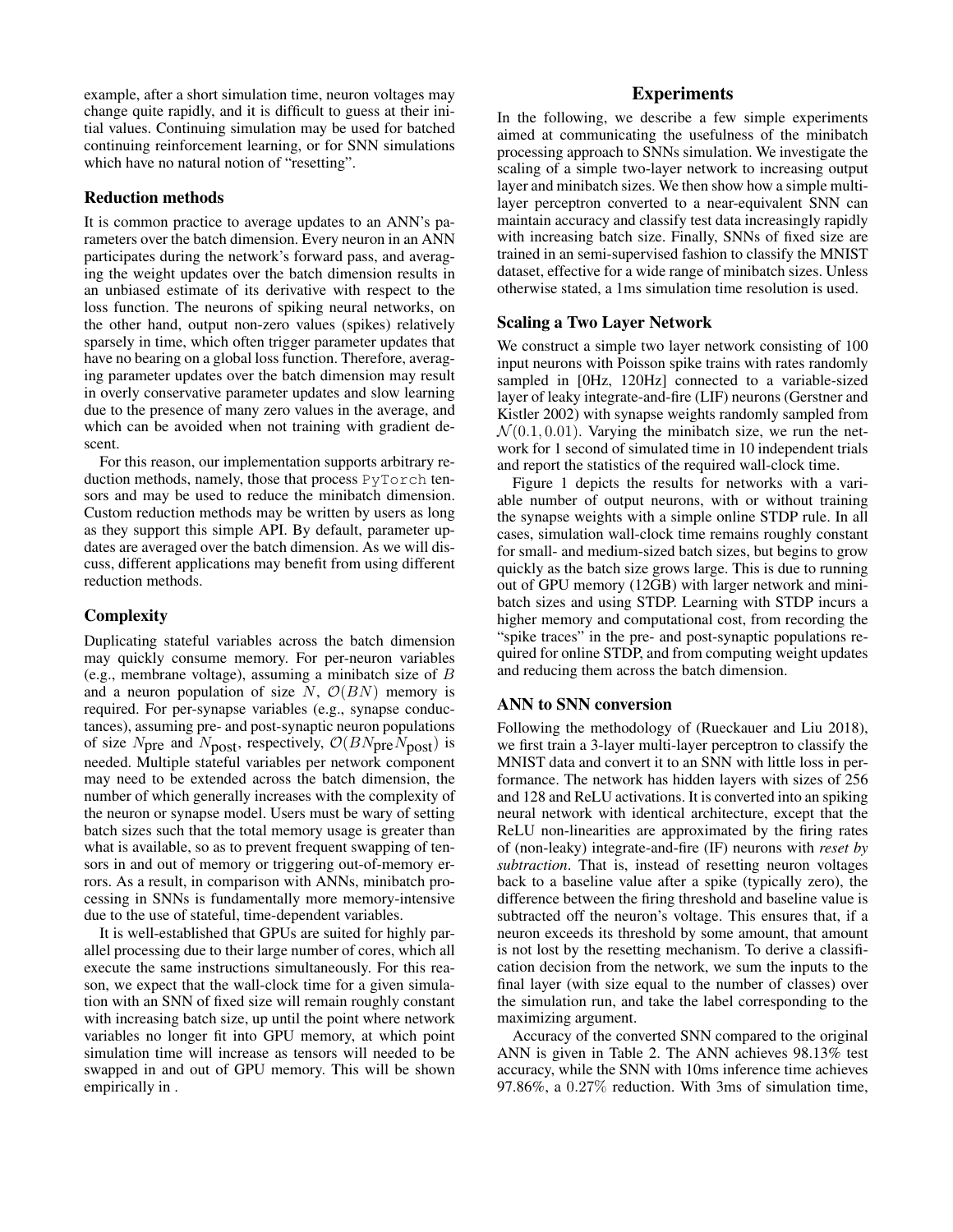

Figure 1: Wall-clock time of a 1s simulation vs. batch size with varying numbers of output neurons, with and without STDP. 10 independent trials are run on a GeForce GTX TI-TAN X, and their average time  $\pm$  one standard deviation is reported. Increase in simulation time for large networks and batch sizes is due to running out of GPU memory (12GB).

Table 2: Simulation time per example vs. overall accuracy on the MNIST test dataset. The original MLP achieves 98.13% accuracy.

| Time   1ms   2ms   3ms   4ms   5ms   10ms<br>Accuracy   29.37%   94.03%   97.30%   97.62%   97.73%   97.86% |  |  |  |
|-------------------------------------------------------------------------------------------------------------|--|--|--|
|                                                                                                             |  |  |  |

the converted SNN already achieves 97.30% accuracy. Setting the simulation time higher than 10ms does not result in better performance (data not shown). Figure 2a plots the wall-clock time required to run inference in the converted SNN on the entire MNIST test dataset (10K images). With batch size 1 (serial processing) and 10ms of simulation time, inference takes over 11 minutes. On the other hand, with batch size 1024, this same procedure takes  $\approx 0.75$  seconds, a ≈880X reduction in wall-clock time. Finally, inference time per minibatch for various settings of batch size and simulation time is plotted in Figure 2b. For small batch sizes, each simulation time step takes  $\ll 0.01$ s, while for larger batch sizes, each step requires between 0.01 and 0.1 seconds. A single simulation step with batch size 1 requires just over 1ms of wall clock time, running nearly in "real time".

#### Unsupervised Learning of MNIST digits

We implemented a slightly modified, minibatched version of the experimental setup from (Diehl and Cook 2015). The considered SNN consists of an input layer with dimensionality equal to the input data, in this case, the MNIST digits, with shape  $28\times28$ . The input data is encoded into Poisson spike trains with firing rates in [0Hz, 128Hz], obtained by dividing the pixel-wise input data by 2. This layer connects all-to-all with STDP-modifiable synapses to a population of  $n_{\text{neurons}}$  LIF neurons with adaptive thresholds, which increase by 0.05mV each time a spike is emitted, and

are otherwise decaying back to their default value with a time constant of 1000s. This layer is recurrently connected with large, fixed inhibitory synapses, which is used to implement a soft winner-take-all (WTA) circuit: when a neuron in this layer spikes, all other neurons in the layer are inhibited, allowing it to continue spiking unchallenged. Accordingly, we use an online version of STDP (i.e., weight updates are made during simulation) which utilizes only positive weight updates triggered by the firing of the post-synaptic neuron, along with a weight normalization technique such that the sum of weights incident to a post-synaptic neuron remains constant. We implement a simple classification scheme on the output of the network; namely, individual neurons are assigned labels according to the class of data for which they fire most for during training. At test time, spikes are counted per neuron and aggregated into class-wise bins. The bin with the largest count determines the label of the input data.

Fixing  $n_{\text{neurons}} = 100$  and varying the batch size in  $[1, 2, \ldots, 256]$ , we investigate how the originally serial method performs in the minibatched setting. Output neurons are re-labeled and accuracy on the test dataset is assessed after every 250 training examples. With larger batch sizes, the network fails to learn to classify the data with the default parameter reduction: averaging parameter updates across the minibatch dimension (data not shown). On the other hand, Figure 3a shows that this issue can be partially mitigated by utilizing a different parameter reduction method: taking the per-parameter (synapse) maximum on each time step (the "maximum" method). With this reduction, the networks achieve a comparable maximum test accuracy regardless of batch size.

We conjecture this mismatch in accuracy is due to there being more examples per minibatch then there are output neurons; as described above, one neuron typically "wins" per example in the soft WTA. Therefore, with more inputs than neurons, there must exist at least one neuron which fires for two or more different examples in the minibatch, leading to conflicting weight updates that may cancel each other out. Using the per-parameter maximum partially solves this problem by discarding smaller weights updates, allowing the larger updates to coalesce and enabling learning of coherent synapse weights. Still, there is a non-negligible loss in accuracy with moderately large batch sizes, and this problem is exacerbated with increasingly larger batch sizes (data not shown). An interesting direction of future work is to investigate training methods that are more robust to the choice of batch size.

Figure 3b compares the wall-clock time required to reach 80% accuracy accuracy with the same network trained with various batch sizes. In particular, with batch size 1, nearly 12 minutes is required to reach this accuracy level. With batch size 64, less than 30 seconds are needed, a  $\approx$  24X speedup, with only a small loss in maximum performance. Figure 4 compares the weights learned with different settings of the batch size. Importantly, visual inspection reveals very few qualitative differences between the learned filters. This suggests that, with proper tuning of the hyper-parameters of the classification part of the method, networks trained with larger minibatch sizes may attain classification performance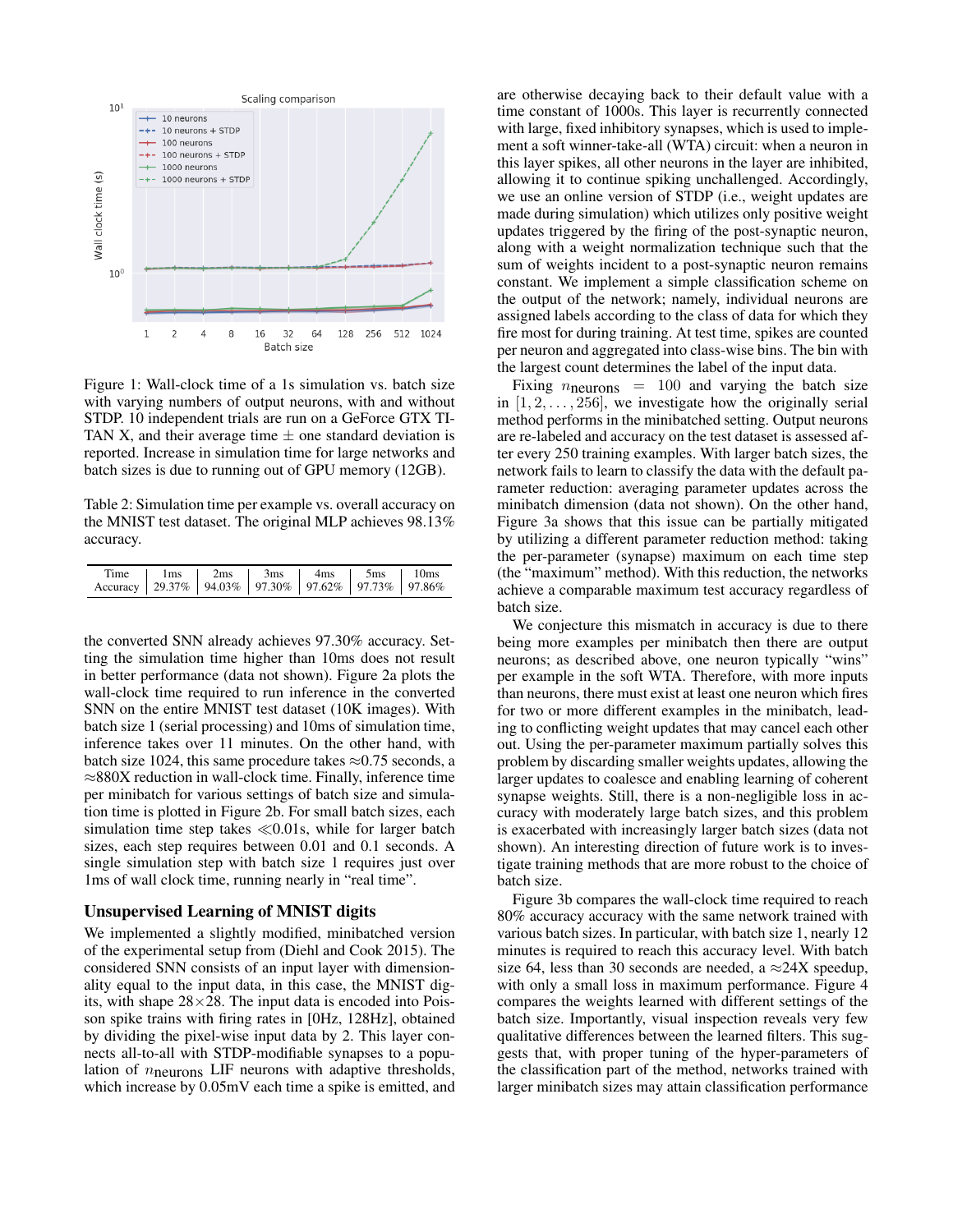

Figure 2: (a) Wall-clock time required to classify the test dataset with the converted SNN with various settings of batch size and simulation time. (b) Inference time for a single batch of data for various settings of batch size and simulation time.



Figure 3: (a) Accuracy curves for networks with  $n_{\text{neurons}} = 100$  over the course of training for various settings of batch size, with parameter updates computed by taking the maximum of individual contributions over the minibatch dimension. Accuracy curves are smoothed with a Hann filter of length 10. Wall-clock time needed to reach 80% test set accuracy is plotted in (b).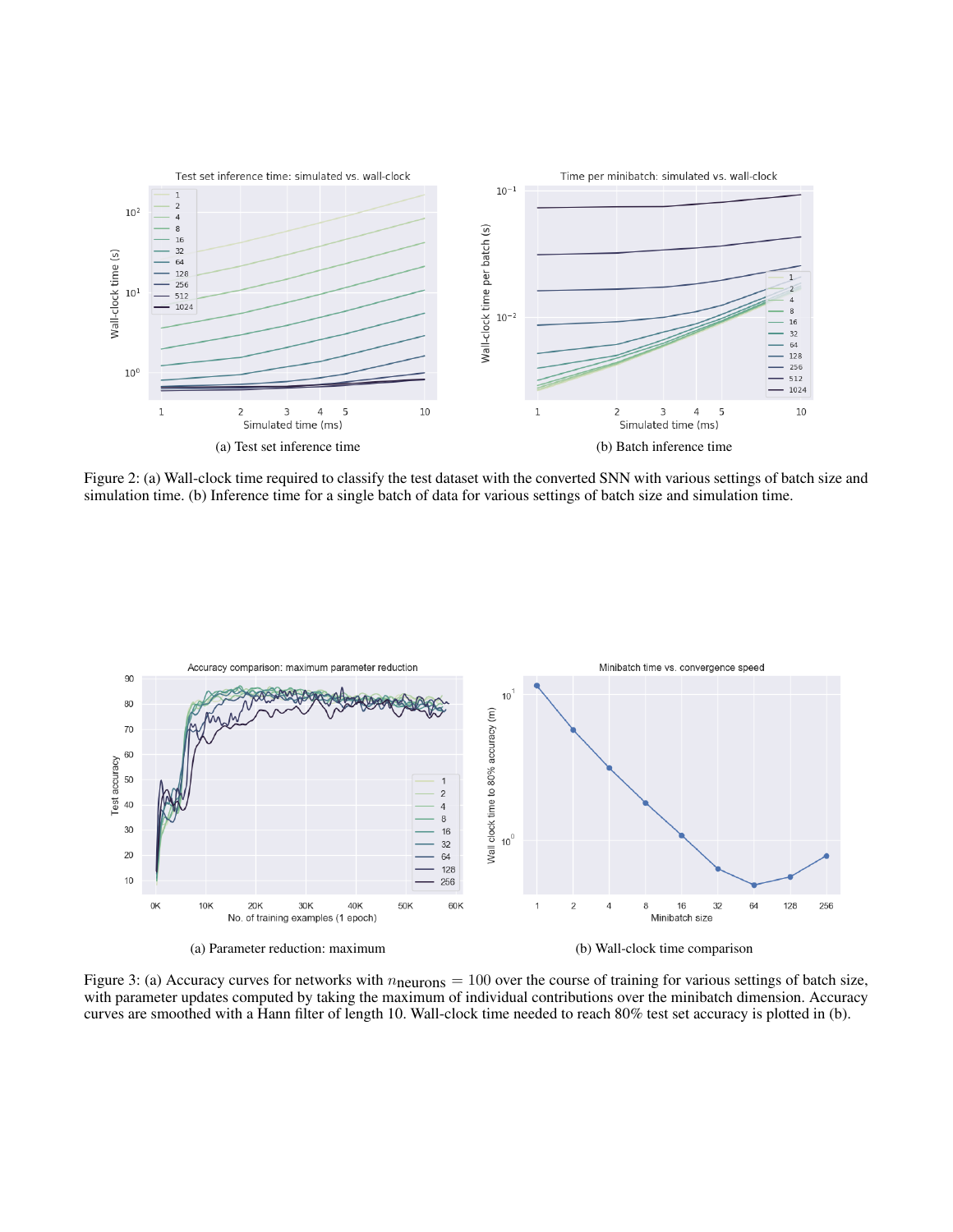

Figure 4: Filter weights learned by networks trained with the "maximum" reduction method and (a) serial updates (batch size 1) and (b) a large degree of data parallelism (batch size 256).

equal to that of the serial method.

### **Discussion**

Our implementation can be extended to arbitrarily complex neuron and synapse models. The user may subclass BindsNET's Nodes or Connection objects, and then specify which neuronal variables need to be duplicated across the batch dimension. As discussed before, persynapse variables typically require more memory than perneuron variables, and each batched variable will require its own memory resources. For this reason, networks with simplistic neuron and synapse types can often be enlarged and parallelized to a greater degree than networks with more complex components.

Although our focus in the exposition and experiments of this paper has been on GPU-based simulation, minibatch processing can also be used with CPUs. However, the reductions in wall-clock time from using this approach are much less drastic than simulating with GPUs.

For any given task, the careful selection of a reduction of parameter updates across the minibatch dimension may be needed to achieve the desired learning outcome. In online learning rules, since synapse weights are triggered in an event-based fashion, these may be sparse in time, so taking the average update among many zeros may result in slow learning. For that reason, users are free to select or implement reduction methods that suit their particular learning problem.

#### **Conclusion**

Spiking neural networks are rapidly becoming viable tools for investigations into powerful, biologically plausible forms of machine learning (Pfeiffer and Pfeil 2018). While processing batches of data in parallel in real neural circuits may not be plausible, in simulation, it serves as a useful optimization for the sake of computational efficiency. To date, the bulk of simulation has been implemented as serial processes, which often does not scale to large datasets: the speed of research iteration is extremely low due to the high cost of running even a single pass through the data. Thus, we have introduced and demonstrated the utility of a general-purpose implementation of minibatch processing in SNNs that can be leveraged to reduce simulation run-times and increase the speed of iteration of research ideas. With enough GPU memory and the proper choice of minibatch size, the wall-clock time of any simulation can be significantly reduced while preserving learning capabilities; we believe this is an important technological milestone in the effort to leverage spiking neural networks in modeling studies and machine learning experiments alike.

#### Acknowledgements

We would like to thank Sam Wenke, Jim Fleming, and Mike Qiu for their careful review of the manuscript.

#### References

Bertsekas, D. P. 1996. Incremental least squares methods and the extended kalman filter. *SIAM J. on Optimization* 6(3):807–822.

Bi, G.-q., and Poo, M.-m. 1998. Synaptic modifications in cultured hippocampal neurons: Dependence on spike timing, synaptic strength, and postsynaptic cell type. *Journal of Neuroscience* 18(24):10464–10472.

Bottou, L. 2010. Large-scale machine learning with stochastic gradient descent. In Lechevallier, Y., and Saporta, G., eds., *Proceedings of COMPSTAT'2010*, 177–186. Heidelberg: Physica-Verlag HD.

Breiman, L. 1996. Bagging predictors. *Machine Learning* 24(2):123–140.

Comsa, I. M.; Potempa, K.; Versari, L.; Fischbacher, T.; Gesmundo, A.; and Alakuijala, J. 2019. Temporal coding in spiking neural networks with alpha synaptic function. *ArXiv* abs/1907.13223.

Deng, J.; Dong, W.; Socher, R.; Li, L.-J.; Li, K.; and Fei-Fei, L. 2009. ImageNet: A Large-Scale Hierarchical Image Database. In *CVPR09*.

Diehl, P., and Cook, M. 2015. Unsupervised learning of digit recognition using spike-timing-dependent plasticity. *Frontiers in Computational Neuroscience* 9:99.

Diehl, P. U.; Neil, D.; Binas, J.; Cook, M.; Liu, S.; and Pfeiffer, M. 2015. Fast-classifying, high-accuracy spiking deep networks through weight and threshold balancing. In *2015 International Joint Conference on Neural Networks (IJCNN)*, 1–8.

Ferr, P.; Mamalet, F.; and Thorpe, S. J. 2018. Unsupervised feature learning with winner-takes-all based stdp. *Frontiers in Computational Neuroscience* 12:24.

Frmaux, N., and Gerstner, W. 2016. Neuromodulated spiketiming-dependent plasticity, and theory of three-factor learning rules. *Frontiers in Neural Circuits* 9:85.

Gerstner, W., and Kistler, W. 2002. *Spiking Neuron Models: An Introduction*. New York, NY, USA: Cambridge University Press.

Goyal, P.; Dollár, P.; Girshick, R. B.; Noordhuis, P.; Wesolowski, L.; Kyrola, A.; Tulloch, A.; Jia, Y.; and He,